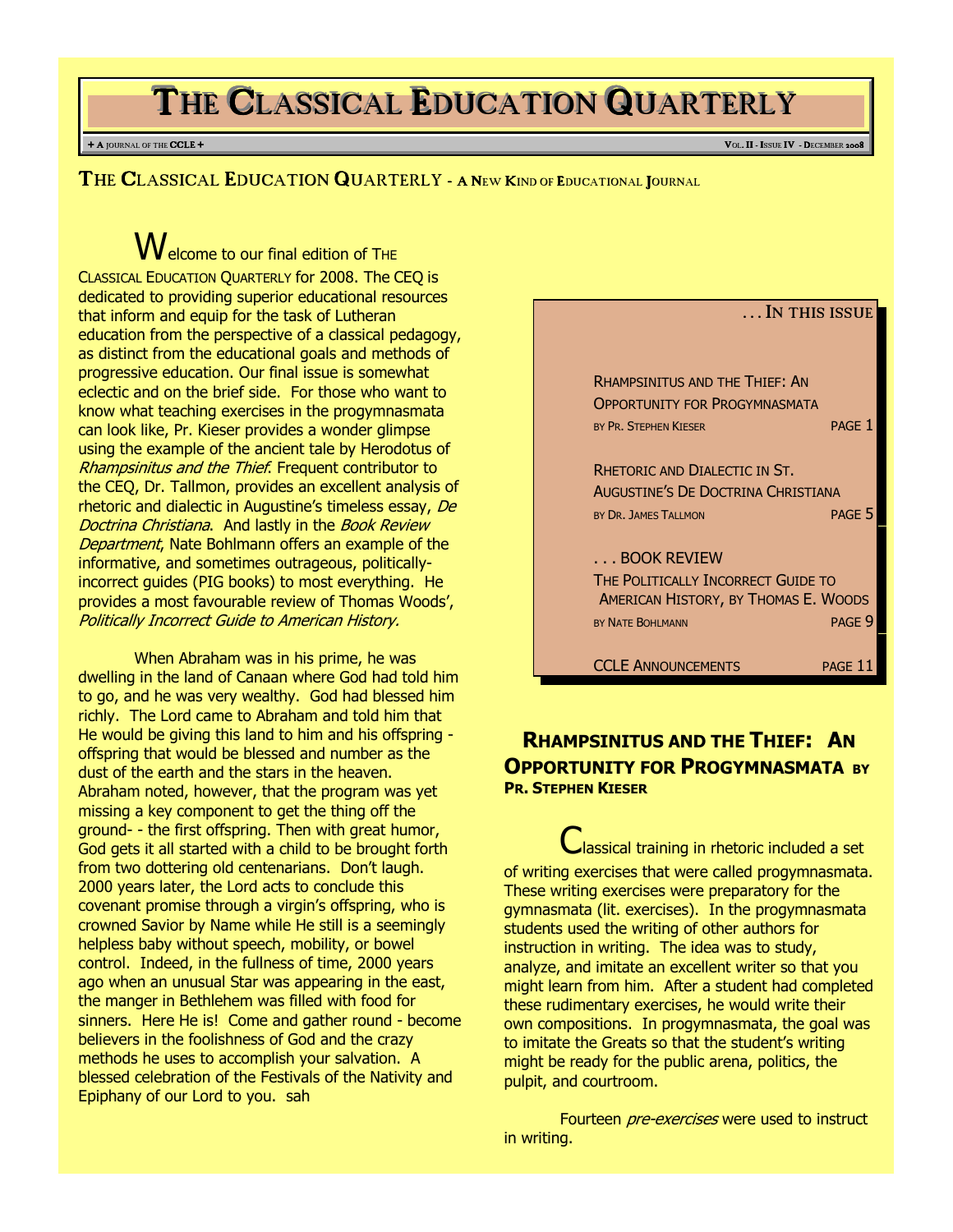- 1. Fable. Students were given a fable, such as one of *Aesop's Fables*. The task was to restate the fable in their own words in an amplified or abbreviated way. Sometimes students were asked to write a new fable that closely resembled the example given to them. One writing challenge that often accompanied this exercise was the requirement to turn indirect discourse into direct discourse.
- 2. Narrative. According to Quintilian, reciting narratives was one of the first exercises in a rhetorical education. This exercise included students retelling a story from beginning to end and was an important foundational exercise to the exercises that followed.
- 3. *Chreia*. This exercise's title is taken from the Greek and means, "useful." Here, the student amplified an anecdote about a wise person, an edifying action, or both. Several steps might be included in the composition: praise for the sayer or doer, introduction of a contrast, introduction of a comparison, support for the saying/action with testimony of others, and a conclusion.
- 4. Proverb. This exercise is similar to Chreia except a proverb is used. Generic sentences or moralistic sayings were used as topics.
- 5. Refutation. These exercises challenged the student to argue against an opposing view. Typically, students were given a myth or legend.
- 6. Confirmation. This is the opposite of the previous exercise. This simple exercise had students prove a given point of view. By using refutation and confirmation together, students would learn to argue both sides of a question.
- 7. Commonplace. Here students were to compose by elaborating, praising, or blaming a certain type of person, virtue, or vice.
- 8. Encomium. This is an exercise that praised a person, place, or thing either generally or specifically.
- 9. Vituperation. This exercise is similar to the Commonplace but differs in that a specific individual was to be spoken against. Vituperation is the companion to encomium.
- 10. Comparison. Something greater or equal was set side by side with the subject. Comparison was to build upon the previous two exercises.
- 11. Impersonation/Personification. Dramatic in form and employing dialogue, these exercises

sought to imitate the character of a person. The writer chose a person (living, dead, real or imagined) who would speak to a given circumstance.

- 12. Description. The subject to be described could be a person, place, or thing. The goal was to be vivid in writing.
- 13. Theme/Argument. This was a logical examination of a political or theoretical subject.
- 14. Defend/Attack a law. Some might consider this more of a declamation (recitation delivered with eloquence). The writer was to argue two sides of an issue while applying it to a specific law (even an imaginary one).

The *Histories* of Herodotus provide opportunity for progymnasmata. Known as the "Father of History," Herodotus (484-ca. 425 BCE) employs these pre-exercises in his writing. Central to his account is the epochal conflict between the Greeks and Persians. Herodotus records one of the earliest non-Western histories. One of the more popular progymnasmata is his encomium of Athens where Herodotus heralds Athens as the savior of Greece during the Persian Wars.

One of my favorite accounts in the tales of Herodotus is the story of Rhampsinitus and the thief (Book 1: Clio). What follows is an attempt to employ the narrative and encomium progymnasmata using Herodotus' account. In the narrative exercise I have attempted to abbreviate a story of approximately 1460 words to 750 words. Also, an effort has been made to turn indirect discourse into direct discourse. As an aside, The Institute for Excellence in Writing has some helpful suggestions for students learning to rewrite stories. In the encomium I have sought to find virtue worthy of praise in the thief who was rewarded for his cleverness. The basic components of encomium are: 1. The "stock" or "ancestry" of the thief, 2. His upbringing, 3. His deeds which are rewarded with fortune, 4. A favorable comparison of the thief with another and, 5. An exhortation.

### Narrative – Rhampsinitus and the thief:

There is told in the tales of Herodotus of a king, called Rhampsinitus, whose wealth in silver was unmatched in his day. Such a sum needed a proper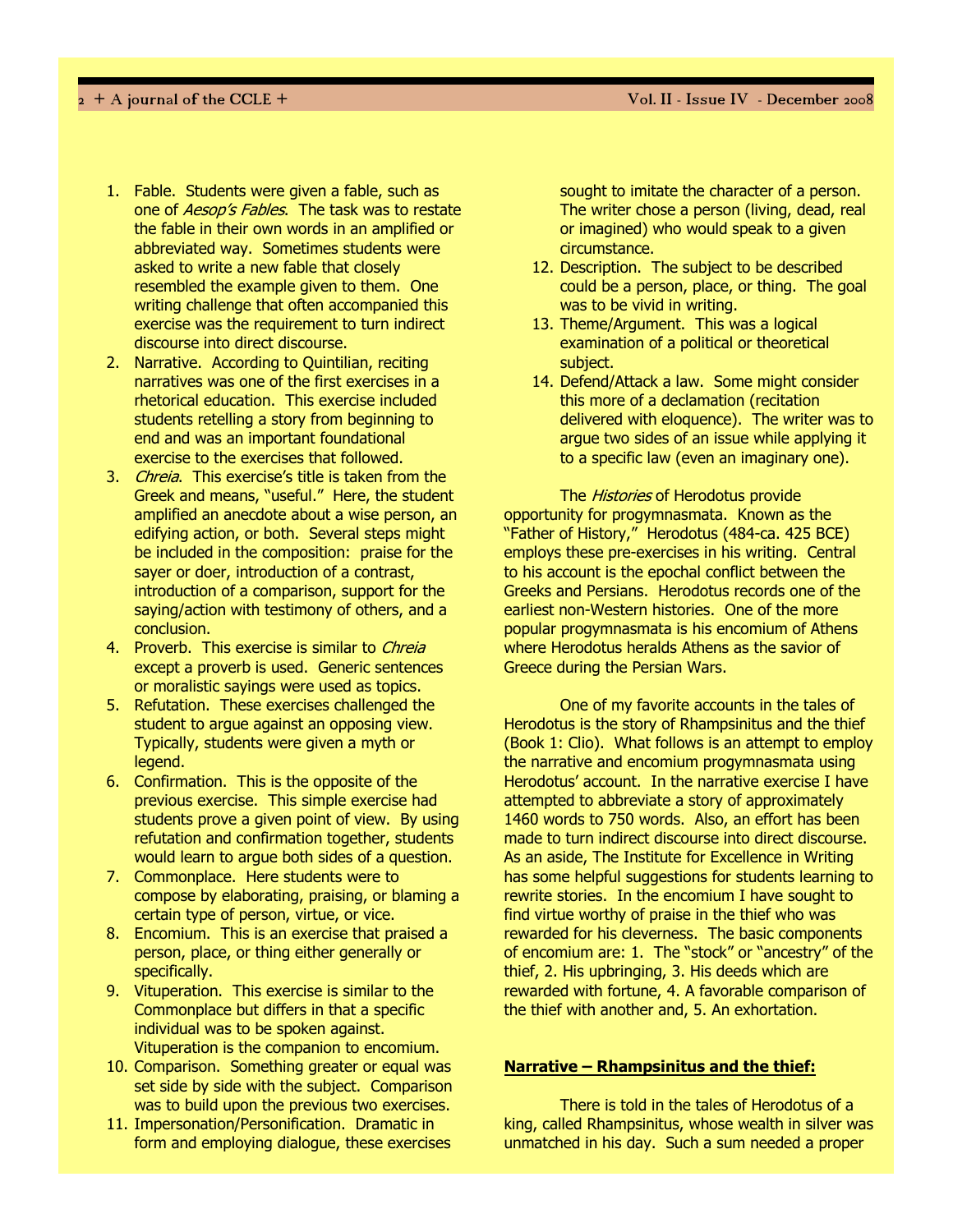chamber for its keeping. So a builder was contracted to construct onto the palace a vault for the safekeeping of the treasure.

# There is told in the tales of Herodotus of a king, called Rhampsinitus, whose wealth in silver was unmatched in his day.

But the builder was a conniving man. "Aha," he thought to himself, "I shall make for myself a wealthy nobleman. The chamber will be made of the finest hewn stone, but one of these stones will be as slippery as the peel of a banana and easily removed by even the slightest of men." And so, such a chamber was completed.

Presently, the builder fell ill. He called his two sons to the side of his death bed. "I have laid up for you a rich man's inheritance. The king's treasure is yours as you wish. Only remove the stone and take as you wish and you and your families will live as the richest of men."

The sons tarried little and went swiftly to their inheritance. But the king was not ignorant of his wealth. "How can this be? Each day my silver is less but not a door has been tampered nor a seal broken." King Rhampsinitus was replete in astonishment.

"A trap will reveal the witty mystery," said the king and he placed a trap near his wealth in the chamber to ensnare the clever thief.

Soon, the two sons were back to the stone which had opened to them their riches. One of them, upon entering the vault, was immediately entangled with no hope of release. "Woe of woes!" he said to the other. "Quick, dear brother, do what you must. Cut off my head so that you and our family will not be found out." The brother agreed and removed his brother's head and slipped away unfounded.

When morning broke the king could not believe what he found; "There is a headless man in a sealed treasure chamber? What can this be?"

"I shall find the perpetrator," declared the king. "Take this man's body and place it in the midst of the palace wall for all the people to see. And if anyone is seen weeping or lamenting this dead man, seize him immediately."

But the brother was still the cleverer. He brought the guards of the body a good supply of strong drink and soon the guards were fast asleep. "One last trick on these," the brother said, and with that he took a razor and shaved the right side of each of the soldiers' beards.

The king was even the more vexed to hear of the latest tale of the clever thief and devised a last and final plan to catch him. The king called his daughter to himself and gave her these instructions: "I will send word throughout my kingdom that the king's daughter will grant the favor of any man and let him have his way with her if only he will tell her what was the cleverest and wickedest thing he had ever done. When he confesses, take hold of him and do not let go."

The daughter obeyed and received one man after another. Finally, the clever thief came to her room and confessed, "the wickedest thing I have ever done was to cut off the head of my brother when he was ensnared in a trap in the king's treasure chamber… and the cleverest was to trick soldiers into a drunken sleep to retrieve his body."

The king was amazed at the shrewdness and boldness of the man. He decided no longer to condemn the thief, but rather to reward him.

When he finished, the king's daughter tried to seize the thief. But the thief took advantage of the darkness in the room and rather handed her the arm of a dead man. She imagined it to be the hand of the thief and cried out, "I have caught him! Come quickly!" By the time the soldiers arrived, the thief had slipped away once again.

The king was amazed at the shrewdness and boldness of the man. He decided no longer to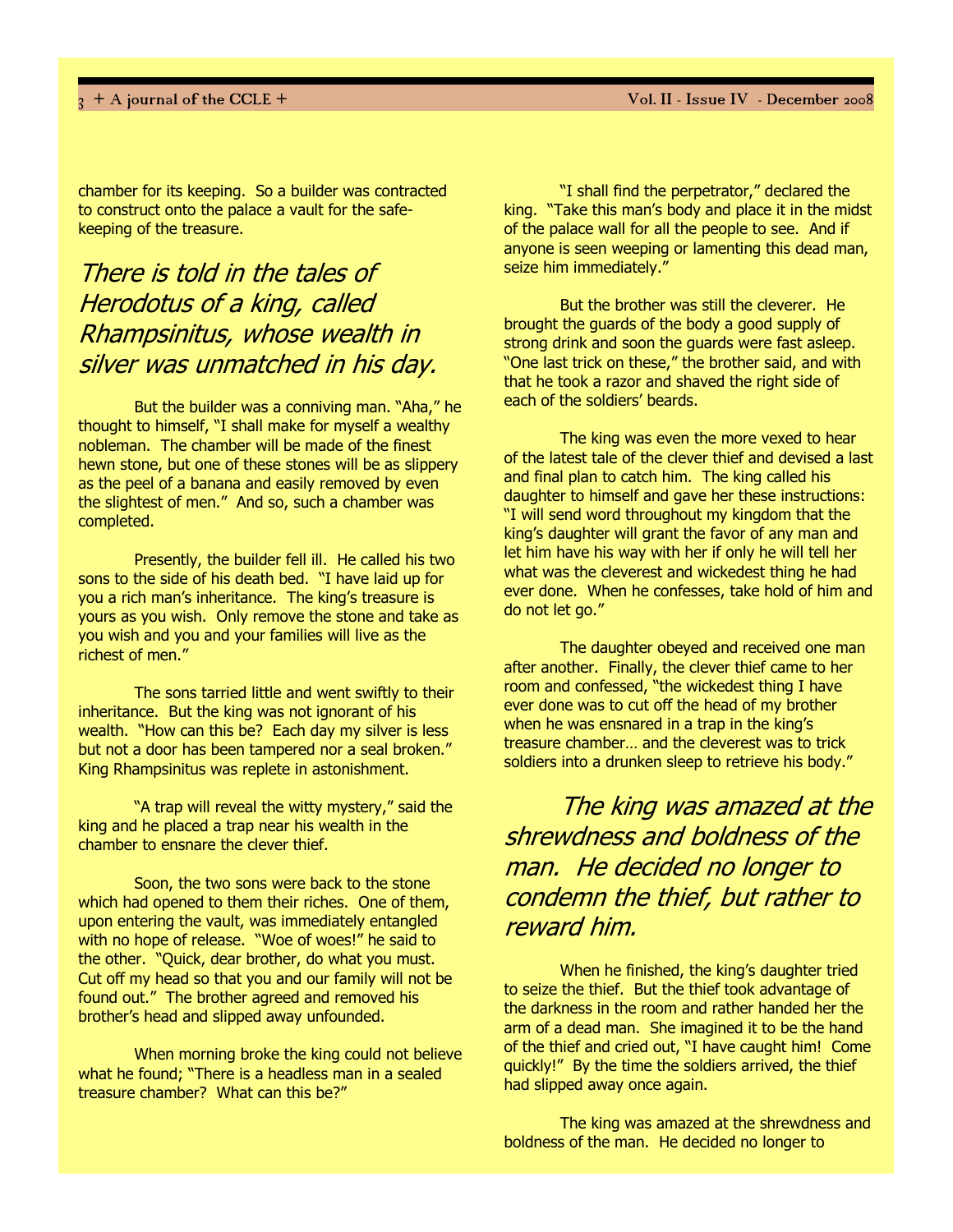$4 + A$  journal of the CCLE +  $V$ ol. II - Issue IV  $\,$  - December  $2008$ 

condemn the thief, but rather to reward him. King Rhampsinitus made a public decree, "The thief shall have free pardon and a rich reward whenever he makes himself known." The thief took him at his word and appeared before the king whereupon Rhampsinitus commended the dishonest man because he had acted shrewdly. "You are the most knowing of men and I wish to call you, 'my son.' Take my daughter in marriage. All I have is yours." And the thief was married to the king's daughter and was known throughout the entire world as one who excelled all other Egyptians.

### Encomium – Rhampsinitus and the thief:

The thief made Rhampsinitus the fool with the cleverest foils ever heard.

Thievery is often never considered a compliment, yet Rhampsinitus has praised his skill.

The thief was not of a nobleman's stock, but wealthy he came to be.

Silver and gold and a wife were gifts of the king, but shrewdness was given paternally.

Who would have thought it? A slippery stone? A dead man's hand?

The king was fooled again and again.

The thief's clever ways has won the day and the princess as his bride. Christ, the Savior, once told a tale of similar substance and charm.

His parable called the shrewd manager, "wise," and made him an example for all.

"For the people of this world are more shrewd in dealing with their own kind

than are people of the light. Therefore, use worldly wealth," Jesus said, "to gain friends for yourself. So that when it is gone, you will be welcomed into eternal dwellings."

Thievery is no compliment, but shrewdness is a gift divine.

Consider well Rhampsinitus' thief; his virtue was cloaked in a robber's disguise.

Look carefully at the clever way, and perhaps, a jewel will lie.

Note: For more on progymnasmata see the following web pages.

http://rhetoric.byu.edu/Pedagogy/Progymnasmata/Pr ogymnasmata.htm

http://www.leeds.ac.uk/classics/resources/rhetoric/p rog-aph.htm

http://grammar.about.com/od/pq/g/progym1term.ht m

(REV. KIESER SERVES AS PASTOR OF ZION LUTHERAN CHURCH, STORM LAKE, IA. HE ALSO SERVES ON THE BOARD OF DIRECTORS OF THE CONSORTIUM FOR CLASSICAL & LUTHERAN EDUCATION AND THE CEQ EDITORIAL BOARD)

### ... ABOUT CCLE

THE PURPOSE OF THE CONSORTIUM FOR CLASSICAL & LUTHERAN EDUCATION IS TO PROMOTE, ESTABLISH, AND EQUIP INDIVIDUALS AND SCHOOLS COMMITTED TO CONFESSIONAL LUTHERAN DOCTRINE AND A CLASSICAL APPROACH TO EDUCATION.

**THE CONSORTIUM AND EVERY MEMBER** ACCEPTS WITHOUT RESERVATION THE CANONICAL BOOKS OF THE OLD AND NEW TESTAMENTS AS THE INSPIRED AND INERRANT WORD OF GOD AND ALL THE SYMBOLICAL BOOKS OF THE EVANGELICAL LUTHERAN CHURCH AS A TRUE EXPOSITION OF GOD'S WORD.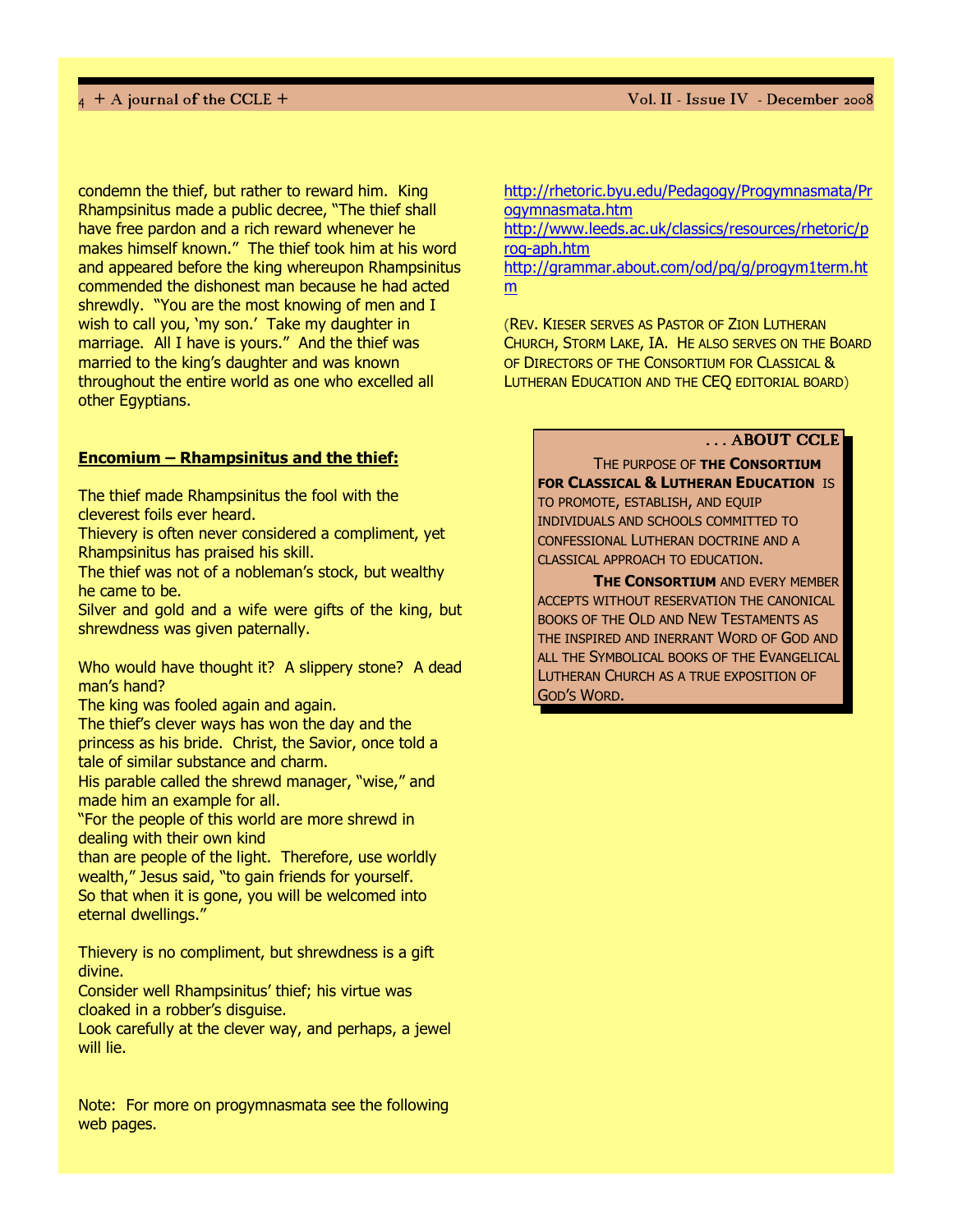| <b>EDITORIAL STAFF OF</b>                                               |
|-------------------------------------------------------------------------|
| <b>THE CLASSICAL QUARTERLY</b>                                          |
| <b>DR. STEVEN HEIN</b><br><b>EDITOR-IN-CHIFF</b>                        |
| <b>DEPARTMENT EDITORS</b>                                               |
| <b>THE SCIENCES</b><br>DR. ROSS BETTS                                   |
| <b>THE TRIVIUM</b><br>DR. JAMES TALLMON                                 |
| EDUCATIONAL PHILOSOPHY PR. WILLIAM HEINE                                |
| <b>CONTRACTOR</b><br><b>PR. STEPHAN KIESER</b><br><b>ADMINISTRATION</b> |
| DR. E. CHRISTIAN KOPFF<br><b>LANGUAGES</b>                              |
| <b>SUSAN TUCKER</b><br><b>ON-THE-FRONT-LINES</b>                        |
| <b>PR RICHARD GAUB</b>                                                  |
| <b>WESTERN CIVILIZATION</b>                                             |
| (HUMANITIES)                                                            |
| THE CLASSICAL WORLD<br><b>KATHI FFN HFIN</b>                            |
| <b>ANCIENT &amp; MEDIEVAL</b>                                           |
| <b>WORLD</b><br>PR. JOHN & ANGELA HILL                                  |
| <b>RENAISSANCE &amp;</b>                                                |
| <b>Example 12 DR. KENT HEIMBIGNER</b><br><b>REFORMATION ERA</b>         |
| <b>THE MODERN ERA</b><br><b>ERIKA MILDRED</b>                           |
| <b>BOOK REVIEW EDITORS</b>                                              |
| PR. ROBERT SCHAIBLEY                                                    |
| <b>NATE BOHLMANN</b>                                                    |

## RHETORIC AND DIALECTIC IN ST. AUGUSTINE'S DE DOCTRINA CHRISTIANA BY DR. JAMES TALLMON

 $\mathbf I$ f it is true that, as Aristotle said, rhetoric is a counterpart of dialectic and ethics, then there should be a relatively discernable point at which dialectic, ethics and rhetoric all converge. The overlap of dialectic with rhetoric, for instance, is exemplified by the fact that *discovery* is sometimes a synonym for invention--the prime canon of rhetoric. Moreover, discovery of truth is traditionally accepted as one of the ends of dialectical inquiry. There is a point at which the process of invention entails a sort of rhetorical dialectic. This is an intriguing relationship given the historically rigid, dichotomous treatments of dialectic and rhetoric. Saint Augustine's De Doctrina Christiana serves as a profitable study of that relationship because, Augustine advances a Christian ethical standard, a practical logic (which focuses on the unique challenges of Christian hermeneutics), and a

Christianized version of eloquence. Does Augustine's combination of those particular elements render De Doctrina a rhetoric - or is it a dialectic? If rhetoric is reflected, what type of rhetoric is it - philosophical, practical, formulaic, or a hybrid? A selective textual analysis will provide the necessary means of determining which, if any, of the three components is privileged in Augustine's doctrine for Christian teachers. This exploration will close with a more general meditation on the place of rhetoric in advancing matters of faith.

# The overlap of dialectic with rhetoric, for instance, is exemplified by the fact that discovery is sometimes a synonym for invention--the prime canon of rhetoric.

### TEXTUAL ANALYSIS

Augustine's first book takes the shape of an axiology by virtue of his initial division of the subject matter into "things" and "signs". Axiology is the study of relationships between various goods, self, and those things surrounding self. Ethics, for example, is the study of the good implied in the relationship between self and others. Politics studies the good in terms of power relationships, and so on. In Book One, Augustine clearly proceeds in an axiological fashion as he teaches the reader (and would-be teacher) how one ought to relate to things. In so doing, Augustine asserts that some things are to be used and some are to be enjoyed. More importantly, as Augustine explicates the right relationship between selves (both my self and other selves) he unfolds his ethical doctrine--the doctrine of charity--beginning in chapter XXII.

The doctrine of charity is Augustine's ethical imperative, derived from scripture. We are all obligated to love " . . . that which is equal to us and that which is above us." This twofold love constitutes an ethical standard because " . . . all other loves flow into it . . ." (23). Augustine's elaboration of the way in which charity constitutes an ethical standard is perhaps the most profound statement in De Doctrina.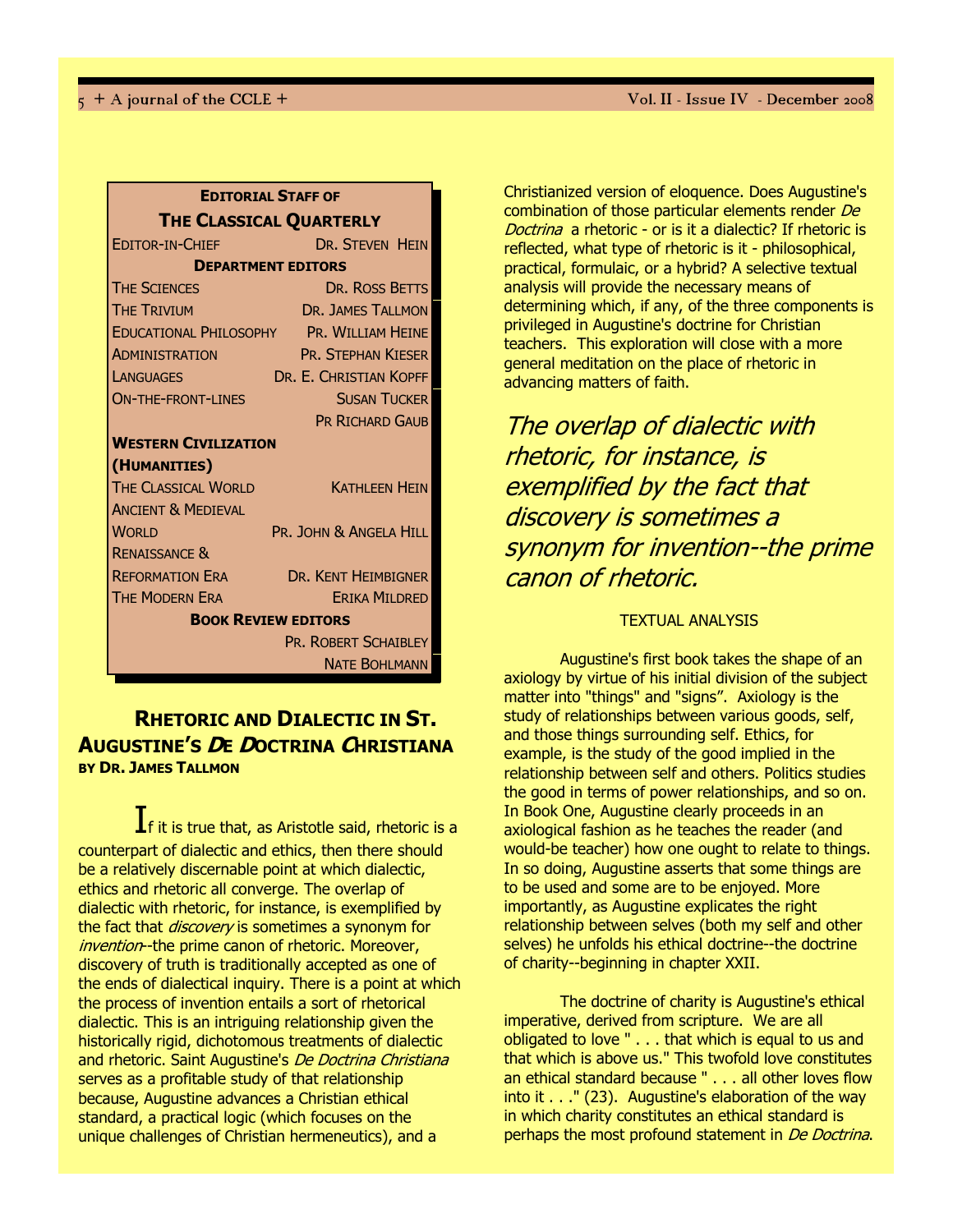He lives in justice and sanctity who is an unprejudiced assessor of the intrinsic value of things. He is a man who has an ordinate love: he neither loves what should not be loved nor fails to love what should be loved; he neither loves more what should be loved less, loves equally what should be loved less or more, nor loves less or more what should be loved equally (23).

But, in the final analysis, De Doctrina is not authored as a profound book and Augustine swiftly moves to harness his profundity for practical purposes. Chapter XXXVI (page 30) begins a transition to Book Two which contains Augustine's teaching on the interpretation of scripture.

Whoever, therefore, thinks that he understands the divine Scriptures or any part of them so that it does not build the double love of God and of our neighbor does not understand it at all. Whoever finds a lesson there useful to the building of charity … has not been deceived, nor is he lying in any way (30).

There are two interesting points about the above passage: (1.) In it, Augustine establishes a standard for correct hermeneutics, and (2.) It demonstrates (in rare fashion) the borderland between ethics and dialectic. The ethical rule of charity is utilized as a standard for judging the accuracy of scriptural interpretation; a dialectical tool for discovering truth.

If Book One can be understood as Augustine's ethical doctrine for Christian teachers, then Books Two and Three can be understood as a practical logic for Christian teachers; practical in the sense that, in it, Augustine develops just enough of the dialectician's art for his readers to aid them in their hermeneutic capacity. As I mentioned above, Augustine divided his subject matter into a study of things and signs. Book Two begins with an examination of signs and quickly moves to the particular signs most important to the would-be teacher: words. Ambiguities are a major stumbling block to correct interpretation, of scripture so, naturally, Augustine focuses his analysis on techniques for clearing up ambiguities.

De Doctrina is, in one sense, simply a textbook for students who plan to teach the scriptures--a seminary textbook on teaching the Word.

In chapters XXV-XL, Augustine briefly reviews the "human institutions" (of secular education), validating those disciplines useful to the Christian exegete. Book Three is the amplification and direct application to scripture of the dialectical method Augustine developed in the previous book. He maintains the focus on biblical interpretation by providing a plethora of examples of his method from scripture. Book Four is Augustine's treatment of eloquence. He begins with an internal summary and then a disclaimer:

I must thwart the expectation of those readers who think that I shall give the rules of rhetoric here which I learned and taught in the secular schools. And I admonish them not to expect such rules from me, not that they have no utility, but because, if they have any, it should be sought elsewhere if perhaps some good man has the opportunity to learn them. But he should not expect these rules from me, either in this work or in any other (118).

Here is Augustine's version of the rather standard disclaimer. The way I perceive such reluctance to associate with the first principles of rhetoric is twofold: First, the principles of rhetoric (at least as conceived in the Roman tradition) are indeed elemental and mundane. While much in the way of rich teaching on rhetoric is available, the standard treatment--aimed as it was at schoolboys- is rather superficial. Second is rhetoric's perennial bugaboo - guilt by association. From earliest times rhetoric has been associated with all manner of bombast and sophistry; an unpleasantness that especially prompts Saint Augustine to dissociate himself with rhetoric, at least at first glance. The disclaimer must also be understood in the specific context of Augustine's purpose: i.e., that he wishes to groom his sheep for their responsibilities as teachers--as opposed to tending a flock of declaimers! Again, at the risk of sounding redundant,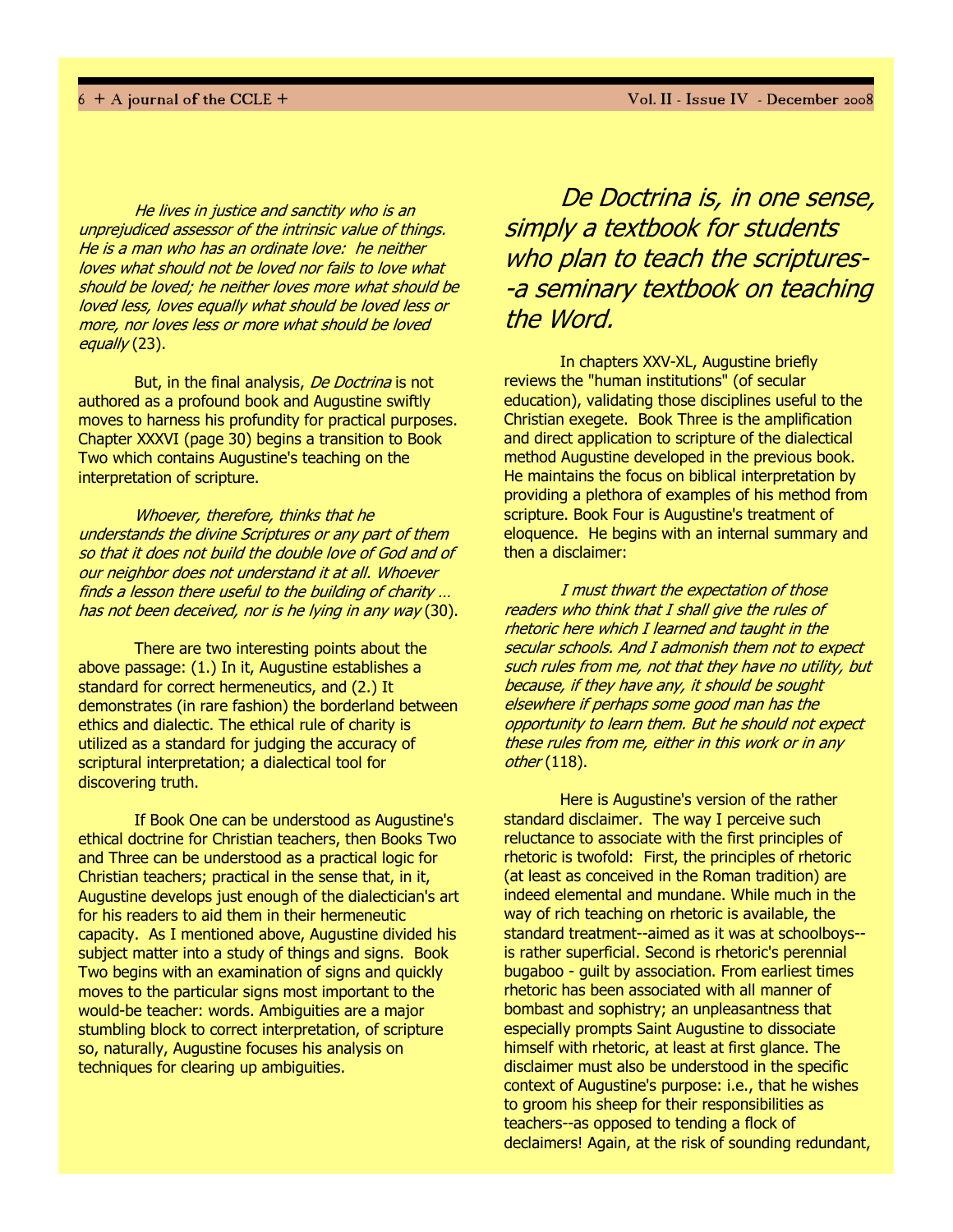Augustine makes eloquence serve his practical ends. Hence comments like: "[T]hose with acute and eager minds more readily learn eloquence by reading and hearing the eloquent than by following the rules of eloquence" (119). Augustine apparently did not find it in the best interest of his pupils to study the depths of any of the several potentially deep topics he treats in De Doctrina. However, he does not avoid giving practical guidelines. In much the same way that he provided tools for discovering truth, Augustine now explicates a practical set of stylistic guidelines. For example, on page 123, we find Augustine's doctrine of propriety. That is, "Just as there is a kind of eloquence for youth and another kind for age; that should not be called eloquence which is not appropriate to the person speaking." Of the plain style: "But in all their utterances they should first of all seek to speak so that they may be understood . . ." (133). And so on. Augustine explains the styles appropriate to teaching and why a given style is appropriate to a given teaching situation. Chapter XVIII is an interesting example of Augustine's attempt to extract from Cicero useful guidelines for the Christian teacher. He utilizes the Ciceronian categories of forensic eloquence for his own purposes by contrasting the role (and appropriate style) of teachers to the role and style of lawyers.

Much of Augustine's concern with style can be reduced to exhortations to his reader to appropriately adapt to both the audience and the situation. Consider, for example, the following lines: "But no one should think that it is contrary to theory to mix these three manners; rather, speech should be varied with all types of style in so far as this may be done appropriately. For, when one style is maintained too long, it loses the listener" (158). Augustine closes his treatment of eloquence by stressing the importance of audience-centeredness.

### THE QUESTION OF RHETORICAL DOCTRINE IN DE DOCTRINA

Using the sampling of passages above as evidence for surmising Augustine's rhetorical agenda in De Doctrina, we will now return to our earlier questions. We have observed what he did . . . now, what is it that he did? Is it a rhetoric, and, if so, what sort of rhetoric is it? It all depends. It all depends on how we define rhetoric, on the purposes of the author, and on how much latitude we are willing to allow in order to uphold our argument! Let us view rhetoric

through the eyes of Saint Augustine (for the time being,) and granting his stated purposes, give him the benefit of the doubt wherever possible. After all, it is his treatise and I think he is clear enough about both his intentions and his choices regarding the degree of rhetoric he included in his treatise.

Therefore, it would seem that Augustine's treatments of dialectic and eloquence are purposefully sketchy so as to avoid undue encumbrance. It is important to always bear in mind Augustine's practicality.

De Doctrina is, in one sense, simply a textbook for students who plan to teach the scriptures--a seminary textbook on teaching the Word. As Augustine makes clear from his thesis, the work has two broad divisions; discovering the truth and teaching the truth. Insofar as Augustine's goal is to equip students with only the necessities of their vocation, he avoids writing a detailed handbook for either section: The tools for discovery are few and the tools for teaching are fewer. Therefore, it would seem that Augustine's treatments of dialectic and eloquence are purposefully sketchy so as to avoid undue encumbrance. It is important to always bear in mind Augustine's practicality. He refuses to overequip his young pupils. They are his "light brigade." In another important sense, *De Doctrina* is more than a simple textbook on teaching. No doubt due to his expertise in rhetoric, Augustine saw an opportunity to achieve his purposes in short order: he needed only to acquaint his troops with the rhetorician's art, make a few generalizations from rhetoric to teaching, and they would be off and running the good race, fighting the good fight. However, the choice to utilize rhetoric was not entirely unproblematic. That is why in De Doctrina, we observe several instances of Augustine carefully attending to potential abuses of the art. Matters such as, "This is not a full-blown rhetoric"; "Yes, it is acceptable to glean from pagan authors, but, no, one must not expect to achieve blessedness by the study of pagan authors"; "Rhetoric has been used for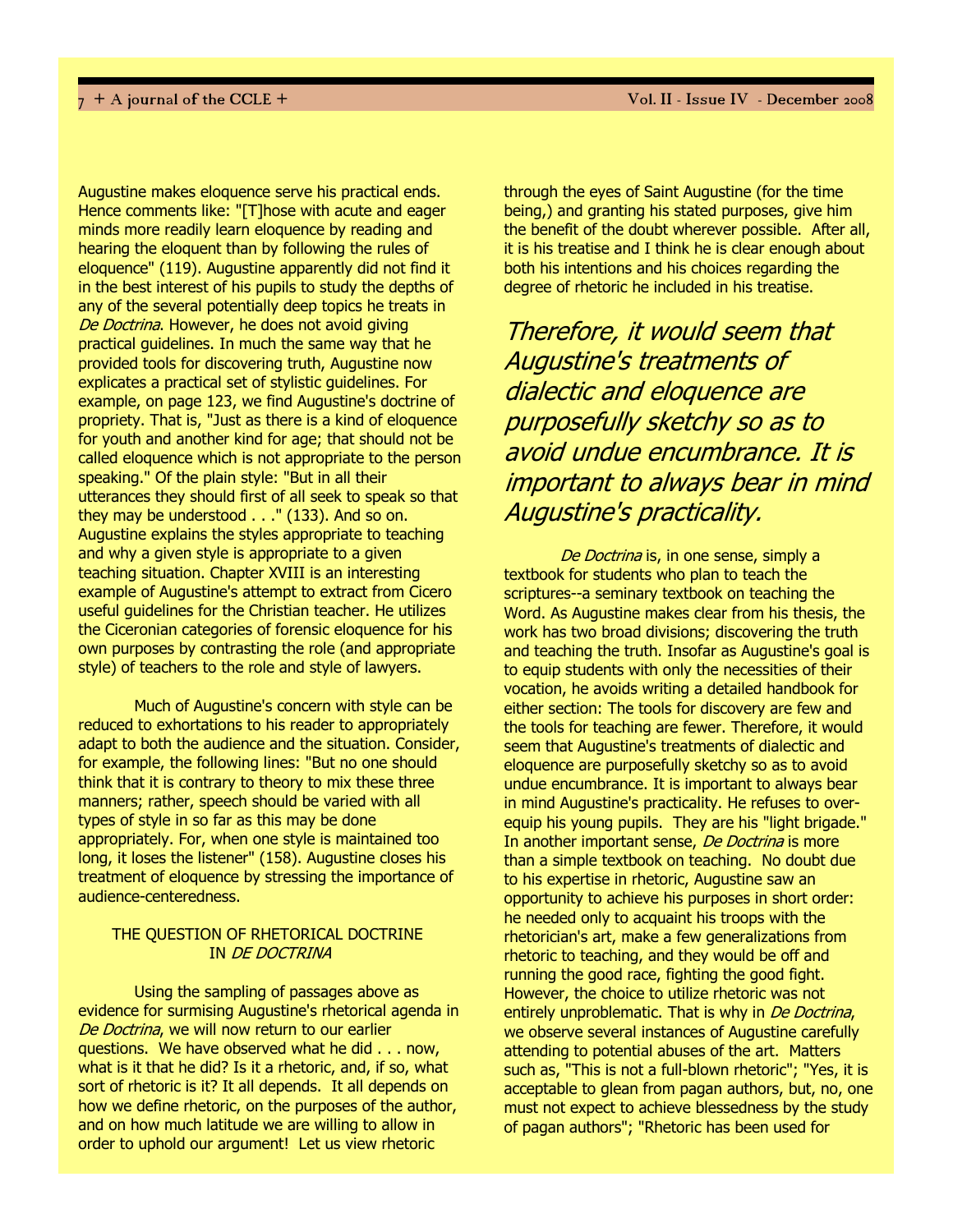ignoble ends--so beware"; etc. Each of these caveats is interesting and one could speculate on Augustine's perceptions about the power of rhetoric or the value of secular education, but such are not the questions at hand.

Keeping in mind both Augustine's end (equipping Christian teachers) and the particular fashion in which he construes his means of achieving that end (an ethic  $+$  some dialectic  $+$  a bit of eloquence), one begins to identify a strong rhetorical undercurrent in *De Doctrina*. Considering the Aristotelian conception of rhetoric in its fullness (that it is a counterpart of both ethics and dialectic), I would conclude that *De Doctrina* is a thoroughly rhetorical approach to equipping Christian exegetes. Augustine brings together enough ethics to establish a rule for hermeneutic purity, enough dialectic to aid in exegesis, and enough Roman eloquence to accomplish his practical aim. In other words, Augustine has pulled together a concise volume that covers the essentials of invention and style without overdosing his pupils on rhetorical theory. It is narrow, limited, practical and "sanctified" for Christian workers, but nonetheless, discernable as a rhetoric. One final question requires our attention.

## ON THE ROLE OF RHETORIC IN MATTERS OF FAITH

Can Christian teaching and preaching, with their emphasis on apodeictic proof, ever be regarded as rhetoric? Augustine writes that, when one is speaking to those who ought to do something but do not wish to do it, "then those great things should be spoken in the grand manner in a way appropriate to the persuasion of their minds" (145). Apparently he felt that persuasion concerning matters spiritual was a viable possibility. The question shifts then to whether or not Augustine was right to think so. I believe he was right. Of course the "proofs" of Christianity are demonstrative (apodeictic) but conversion is the domain of evangelism, not teaching. The distinction between the ministry of the evangelist and that of the teacher is critical to the question at hand. The end of teaching is growth or maturity. Thus "practical Christianity"--principles for individual growth and maturity, (many of which come veiled in ambiguity- parable, allegory, etc.)--is the stuff of which sermons are made. Such arguments are not based on apodeictic proof, but on case reasoning, explications of moral dilemmas, contingencies, and the like. Christian

teachers exhort those who already believe to develop the habit of choosing well (which is maturity or, "sanctification" or "blessedness" or, to borrow Aristotle's term against Augustine's advice, eudæmonia). The domain of rhetoric is especially the realm of promoting individual maturity through situated arguments, validated by, but not solely based upon, apodeictic claims.

The end of teaching is growth or maturity. Thus "practical Christianity"--principles for individual growth and maturity, (many of which come veiled in ambiguity--parable, allegory, etc.)--is the stuff of which sermons are made.

But, on the other hand, rhetoric should not be made a worship. Perhaps that is the spirit of the question. George Kennedy is correct when he asserts that conversion should be understood as an act of the Spirit, but I would prefer to view rhetoric as a tool in the hands of God. I think it not too impious to propose that, through the word and faith, rhetoric somehow helps effuse the conversion (the acceptance of apodeictic claims) of those whom God calls. Finally, in a more general sense, theological questions are multidimensional: they frequently hold together--in suspension--both categorical and contingent elements. Excepting the few tenets of orthodoxy, theological questions are treated as just that--questions. Scripture is itself, open to interpretation except among rabid fundamentalists. But then, rhetoric has never exactly flourished on the desolate shores of the idiot fringe. The delicate nature of treating such complex questions underscores the wisdom with which Augustine composed *De Doctrina*; he baptized his pupils without saturating them; a rare feat … even for a Saint!

(DR. JAMES TALLMON IS A PROFESSOR OF RHETORIC AT PATRICK HENRY COLLEGE, IN VIRGINIA AND A SPEAKER IN DEMAND ON THE IMPORTANCE OF RHETORIC IN CLASSICAL, LUTHERAN EDUCATION.)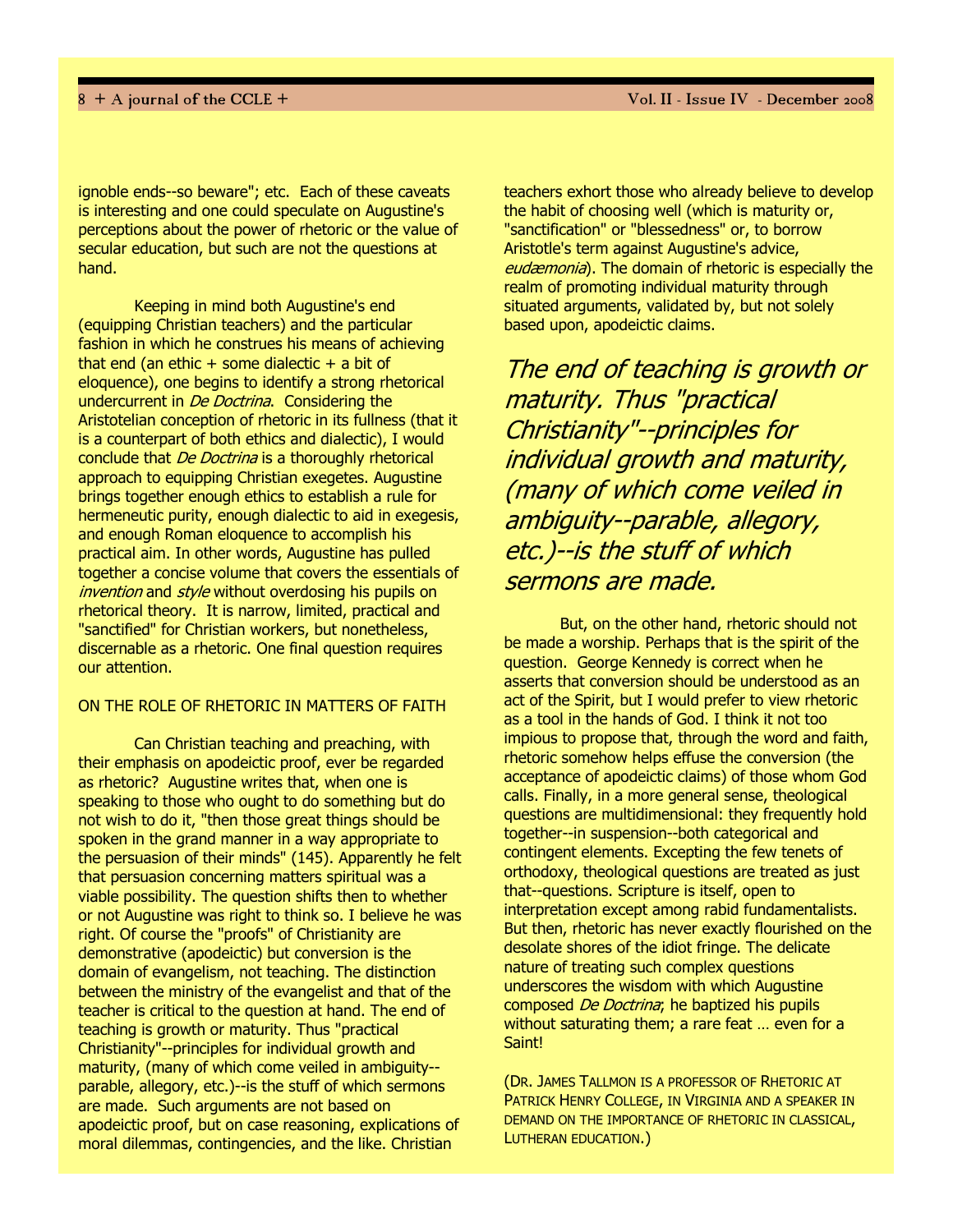#### . . . BOOK REVIEW

THE POLITICALLY INCORRECT GUIDE TO AMERICAN HISTORY, BY THOMAS E. WOODS, PHD. REGNERY PUBLISHING, 2004, 246 PAGES.

REVIEWED BY NATHAN BOHLMANN

The PIG books (as they've come to be known) have a reputation for introducing the reader to a topic with an easy-to-read style and a whole lot of substance that the reader may or may not have encountered before. Such is the case with The Politically Incorrect Guide to American History. Lest the reader be unfamiliar with PIG books, the back cover does a nice job of telling you just what you should expect from this book: "Everything (well, almost everything) you know about American history is wrong". Talk about a hook! The temptation in writing a review of such an important book as this is to go chapter by chapter saying "Look here" or "Look there"! Such encouragements are really unnecessary however. Simply picking up the book and reading the first few pages will lure you in to find out more. Soon enough, you will have read the entire thing and will be asking yourself, "Why hadn't I heard that before?" I say, soon enough, because for a history book, this is a very easy and enticing read. The Preface states, "A word on what this book is not. It is not, and is not intended to be, a complete overview of American history." To that end this book limits itself to important and somewhat controversial events in American history. There are 18 chapters enclosed in 246 pages covering topics from "The Colonial Origins of American Liberty" to the important wars in American history (more about these later) to Bill Clinton. Lending weight to the book is a 10 page Bibliography as well as an extensive index. Along the way we are treated to "Books you're not supposed to Read" and statements by people involved in the event under discussion. These are very well chosen to support the facts as presented. For instance, on the question of why the Southern soldiers fought, a quote from both a Southern soldier and a Northern soldier point strongly to the contention that the War Between the States was fought because the South felt they were fighting another War of Independence.

# "Everything (well, almost everything) you know about American history is wrong".

No review of American history, as this book purports to be, would be worth its price without a thorough treatment of the wars of America. Dr. Woods does not disappoint. While not covering every military skirmish, we are treated to The Revolution, the War Between the States, World War I, World War II, and the Vietnam War. Of course no war is fought in a vacuum and Dr. Woods does an excellent job introducing the reader to the foment of war in each case. For the Revolution, he points out that it was not at all like the French Revolution but rather was fought to conserve liberty (and thus it was truly a Conservative Revolution).

One can argue, rather forcefully, that the events which constitute the remainder of the book are all dependent on misreading or ignoring the Constitution.

 I digress for a moment from the war track to point out one of the most important chapters in the book, the chapter on the Constitution. This chapter has a plethora of sidebars, quoting the Founders, and giving us two Books We're Not Supposed to Read, pointing out why the Constitution posits a Federal government that is a servant of the States - not the other way around. One can argue, rather forcefully, that the events which constitute the remainder of the book are all dependent on misreading or ignoring the Constitution. As Dr. Woods writes at the end of this chapter:

These are a few important aspects of the U.S. Constitution of which all Americans should be aware. If the Constitution were to be preserved, Thomas Jefferson explained, the people would have to keep vigilant watch over the federal government and be alert to its encroachments upon the rights of the states and of the people. As Jefferson said, "In questions of power then, let no more be heard of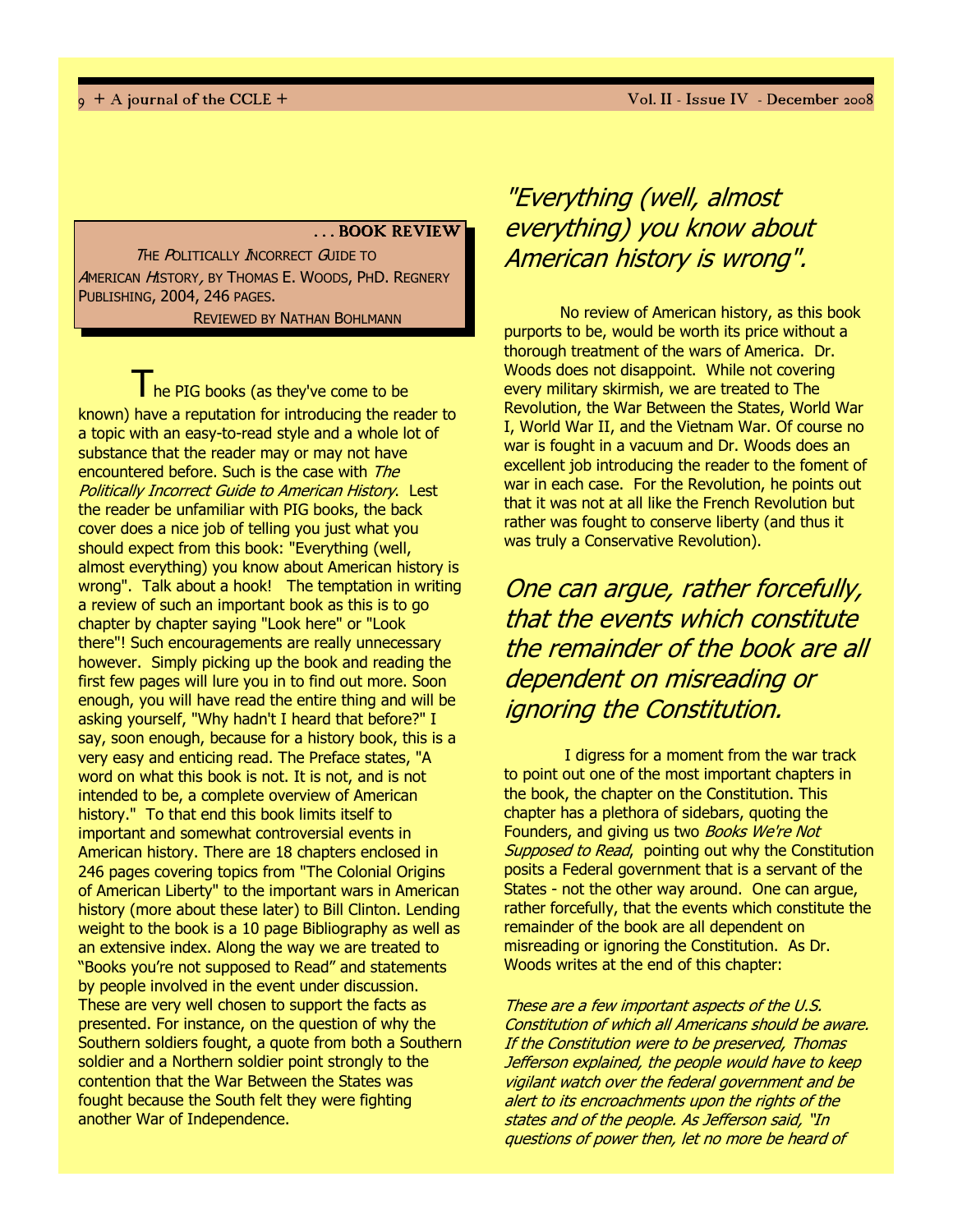### confidence in man, but bind him down by the chains of the Constitution."

From there, Woods moves to an understanding of what happened to throw the country into the war, known incorrectly, as the Civil War but more accurately known as The War Between the States. I say, "More accurately," because a true Civil War would be fought over who controls the government. This war was not like that at all but was rather fought for Independence. Note especially the sidebar on the last page of the chapter entitled "A Quotation the Textbooks Leave Out". Note also that this war started a disturbing trend in the wars of America: it was started by deceit. Woods maintains that Lincoln started the war by attempting to re-provision a federal fort in Charleston harbor as a pretense to get the South to fire first so he could call on 75 000 militiamen to "quash" the rebel states. This decision prompted the secession of four more Southern states: Tennessee, Virginia, North Carolina, and Arkansas. And the tragic war was on. Dr. Woods covers it well, all the way through Reconstruction. The next war to be covered is World War I. Dr. Woods makes a strong case that America should never have been in that war but was drawn in through propaganda and some absurd positions by Woodrow Wilson. The most tragic result of World War I was World War II. The punitive Treaty of Versailles is well-recognized by historians as a major causative factor in World War II. Hitler appealed to the patriotism and honor of the German people who detested the Versailles Treaty. Wilson was partially responsible for the Versailles Treaty.

# The most tragic result of World War I was World War II.

On the way to World War II, we are treated to a discussion of the 1920s, the Great Depression, the New (rotten) Deal, and Communism in America. All chapters provide excellent treatments of their subjects. Then we enter chapter 13, "The Approach of World War II". If the reader gets nothing else out of this chapter, they should understand that FDR lied the U.S. into this war. As Dr. Woods puts it, "That FDR used deceptive means to try to draw his country into the war is acknowledged by everyone except, apparently, most textbook authors." Also, "the president's claims that he was working day and night to keep the United

States out of the war were at this point becoming farcical." Finally, Dr. Woods lays bare FDR's provocation of the Japanese. The next chapter talks about the consequences and aftermath of World War II. Here it is mentioned that, "In fact, from the Korean War onward, Congress would never again officially declare war." This is still true today, 5 years after the book was published.

The final chapters cover the topics of Civil Rights, JFK & LBJ, welfare's failure, Vietnam's origins (simply welfare writ large), the misnamed Decade of Greed, and finally Bill Clinton. I simply must quote the final two paragraphs of the book, whose subheading is "'The era of big government is over' -- say what?"

Toward the end of his term, President Clinton said, apparently in all seriousness: "The era of big government is over." He said that while presiding over a government so enormous that the Framers of the Constitution would have fainted at the sight of it. The Federal Register, which lists all federal regulations in effect, continues to hover between 60,000 and 80,000 pages. Through the Medicare and Social Security programs, the federal government has made promises of benefits that over the next several decades will prove to be under-funded to the tune of tens of trillions of dollars. The level of taxation necessary to fund them would grind the economy to a complete standstill. The era of big government does not, in fact, seem to be over just yet -- unless those unfunded liabilities should bankrupt the federal Leviathan once and for all. Meanwhile, the federal courts routinely violate the self-government of the states. Throughout the 1990s, voters approved state ballot initiatives on questions ranging from immigration to affirmative action, only to have imperial federal judges strike them down. So much for self-government, the principle on which the War for Independence had been based. As we have seen, the Framers of the Constitution had expressly sought to avoid precisely this: a federal government whose own power went essentially uncontested, while it struck down perfectly constitutional state laws that it happened not to like. And Americans, by and large, do not know enough of their own history to be able to challenge any of it, or even to realize that a problem exists. It was on that sobering note that the